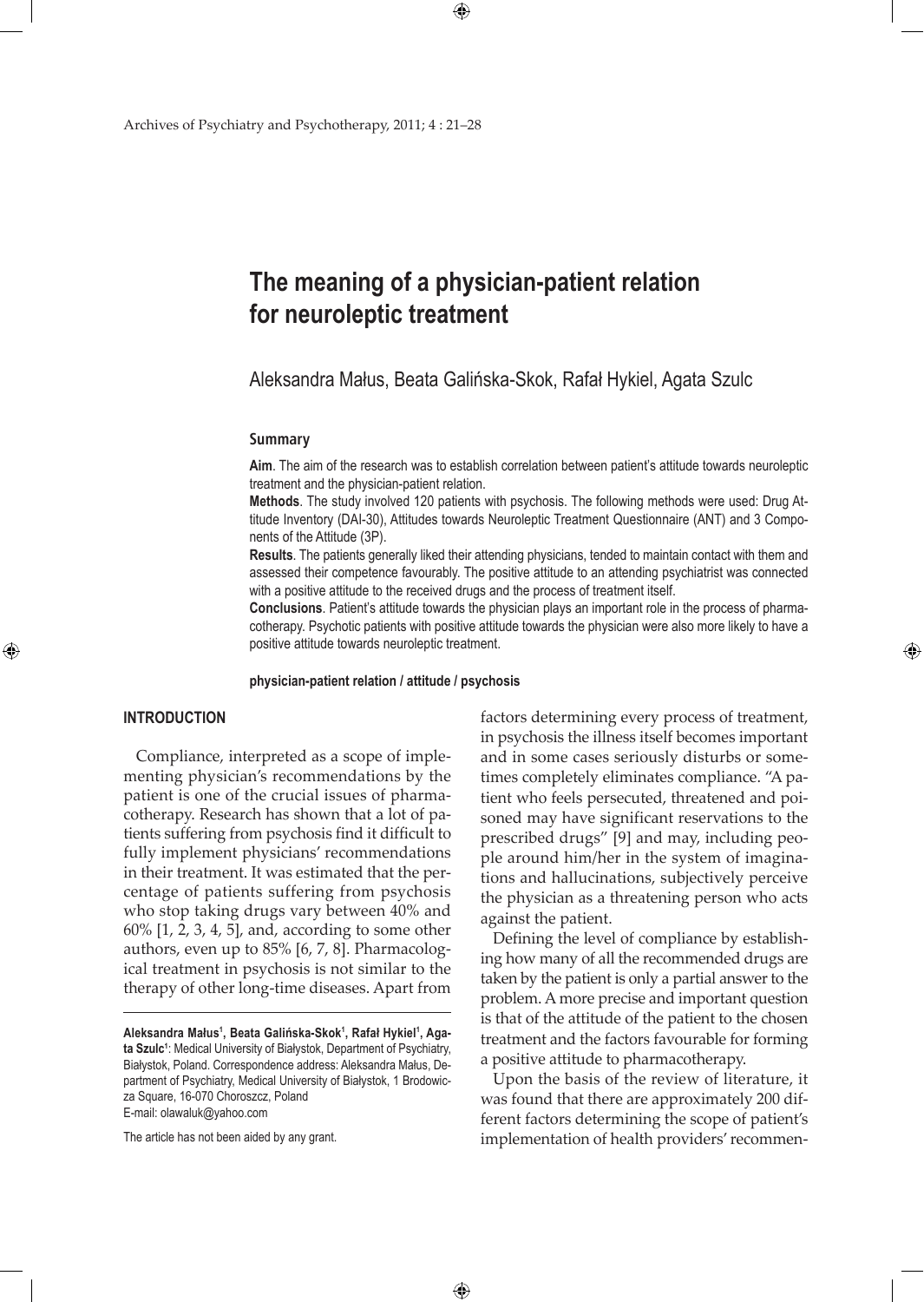dations [10, 11]. A physician-patient relation seems to be the most important factor among different ones defined as essential in the process of pharmacotherapy [12]; however, few investigations look into this variable in a systematic manner.

To some extent, "a physician himself is an ingredient of every prescription given to the patient" [13]. Balint, who conducted seminars with a group of practicing physicians, concluded that not only the drug itself (pills, syrups, ointments), but also the manner of prescribing them, the entire ambience, in which the drug was recommended, worked [14]. It was concluded that the character of contacts between a physician and patient, and the attitude of the physician to the drug which is being prescribed, influence patient's reaction [13]. A particularly important role in the course of pharmacotherapy was assigned to the messages from the physician connected with the drug, treatment and side-effects. A psychiatrist is, in a way, always an important person for the patient [15], hence, it comes as no surprise that the patient considers his words important.

Rogers and colleagues studied the influence of information provided by the physician to the patient regarding the course of treatment [16]. They reported a positive impact of various information programmes (psycho-education, communication trainings, and negotiation trainings) on the patient compliance [16].

Patient's perception of the doctor is influenced not only by what physicians say but also by the way they convey possessed information. It was established that the style of physician – patient communication is reflected in the quality of relations between them and the efficiency of the treatment [17]. Kind manner of conveying information may, to a substantial degree, influence patient's compliance, broaden his/her insight and improve the attitude to the treatment [18, 19, 20].

A particular role of the physician in the course of pharmacological treatment was proved in experiments analysing occurrence and intensification of the placebo effect. It was shown that the efficiency of a placebo depends on the qualities ascribed to the physician [21]. The efficiency of the placebo was greater in case of contact with a renowned therapist or the one with a high level

of formal qualifications [22]. Even awaiting the contact with the physician itself mattered [23]. Information provided by the physician and those connected with the drug and treatment [23, 24] as well as physician's convictions and belief in the effectiveness of the prescribed procedures were also very important [25].

The purpose of this study was to establish whether the attitude of a psychotic patient to a drug and pharmacotherapy is connected with patient's attitude to the attending physician recommending a particular treatment.

#### **MATERIAL AND METHODS**

There were 120 patients, involved into the study, 60 women and 60 men, aged 18-65 (with average of 34.47 SD=11.23). All of the patients were provided with psychiatric care at one of the following levels: daily ward, hospital and outpatient clinic. All of them had been diagnosed with psychosis according to the ICD criteria for schizophrenia, schizoaffective disorder. Patients had been receiving an antipsychotic drug in oral form for at least one week and the maximum up to a couple of years prior to the enrolment in the study. Most of them (78%) had been treated with the drug for more than one month. An average drug dosage taken by a person was 330.38 mg of chlorpromazine equivalents. Criteria of exclusion from the study were diagnosis of dementia, organic syndrome and mental deficiency (according to ICD-10). Patients who needed care of another person and patients currently receiving electroconvulsive therapy were also excluded from the study.

⊕

All patients meeting research criteria and subjected to treatment at the time of research were asked to fulfill the questionnaires. Participation in the study was rejected by 9 persons: 1 patient of the daily ward, 3 inpatients and 5 outpatients. Two inpatients, in spite of their good will, were unable to answer all questions due to deterioration of their condition.

Inpatients (N=40) were the most seriously ill with exacerbation of the psychotic symptoms. They were contacted by the attending psychiatrist one or a few times a week. More stable patients (N=40) were treated in the daily ward; they were independent enough to reach the medical

Archives of Psychiatry and Psychotherapy, 2011; 4 : 21–28

 $\bigoplus$ 

⊕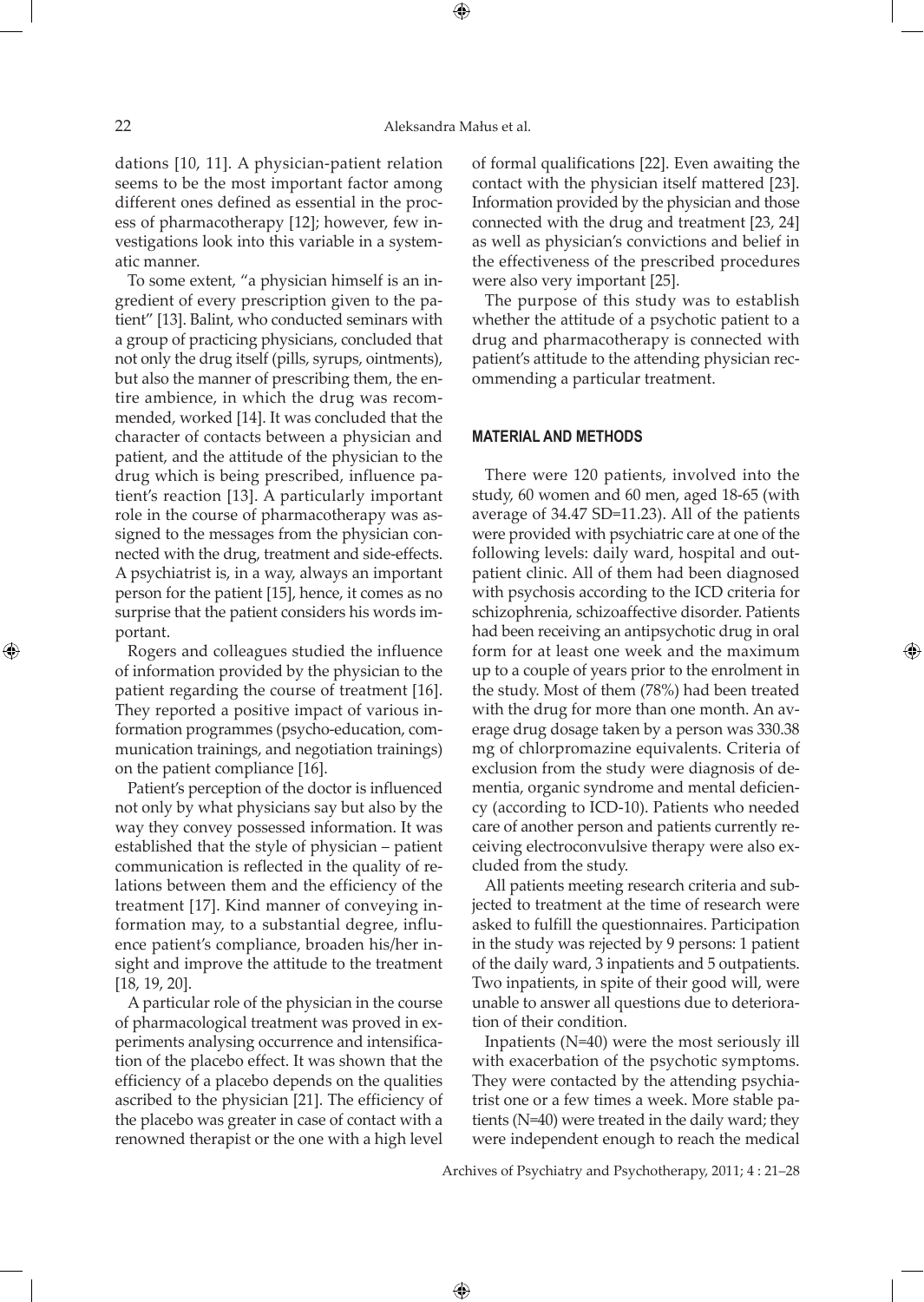institution every day, participate in therapeutic activities and, in the afternoons, cope with daily duties on their own or with family help. These were patients who required more extensive professional care in the form of therapeutic reactions and monitoring of pharmacological treatment. The patients of the daily ward met their psychiatrist for discussion once a week on average. The outpatients (N=40) were the most independent group. They visited their psychiatrist once a month on average. Therapeutic actions in this group were confined to receiving drugs daily. Participants were divided into three separate groups (inpatients, outpatients and patients treated in the daily ward) in order to observe whether their condition and intensity of their contacts with their physicians had influenced patients' attitude toward drug, treatment and attending physician.

Drug Attitude Inventory (DAI), drawn up by Hogan, Awad and Eastwood [26], is a questionnaire for the research on the patients' perception of receiving antipsychotic drugs and patients' own experiences related to the therapy with the use of a given drug. The authors of this method named the attitude, measured in this manner, a patient's subjective response to a neuroleptic.

⊕

The research with the use of the DAI indicates a high reliability of the test. The authors stated that it's internal reliability rate was r=0.89 [26]. Robles in his study obtained the reliability rate at the level of r=0.61 p<0.01; Cronbach's Alpha defining the homogeneity of the scale amounts to 0.57 [27].

The Attitude towards Neuroleptic Treatment Questionnaire (ANT) is a comparatively new method of patient's attitude measurement in terms of antipsychotic treatment. The authors of the test are Finnish psychiatrists: Kampman, Lehtinen, Lassila, Leinonen, Poutanen and Koivisto [28]. Instead of focusing upon the subjective condition of the patient, they proposed a more multifaceted measurement of the attitude to treatment, sensitive to subjective sensations of the patient as well as general attitude, expectations concerning the therapy and insight into it.

The psychometric properties of the ANT were measured with the use of the internal compatibility of the scales, and test retest examination (with a two-week interval) and comparing the ANT with DAI-10 [28]. Internal correlation between the statements was in the range between 0.1 and 0.55 in the group of patients suffering from psychosis and from -0.22 to 0.73 in the group of patients suffering from schizophrenia. Homogeneity of the scale expressed in Cronbach's Alpha, between all the statements, amounted to 0.798 [29].

The 3P (The 3 Components of the Attitude) method assessing the attitude of a patient to the attending physician was drawn up in order to describe the attitude of a patient to the treatment in a quantitative manner [30]. The theoretical background of the method was the concept of attitude, borrowed from social psychology, in which attitude was presented as a relatively constant inclination of an individual to adopt certain attitude to a given item [31, 32]. 3 components of attitude were differentiated:

- cognitive one's own views or views borrowed from other people, and relevant to the subject, assessments, true and false judgments, stereotypes;
- emotional relatively constant feelings, preferences, negative or positive prejudices to the object of attitude, based upon some individual experiences or other people's experiences;
- • behavioural manifested in certain behaviours in relation to a given subject, stemming from the views of the individual and their emotional attitude [33].

Emotional component was described as decisive because it determined both positive and negative attitudes. Attitudes with zero emotional loads are impossible [31].

The 3P examination involves patient's assessment of his/her attitude to the attending physician. This assessment applies to 3 aspects reflecting 3 components of attitude– emotional, behavioural and cognitive. Each of them is viewed on the scale including the opposite poles of positive and negative references which describe the attitude of a patient to the attending physician along with the assigned digital scales of 1 to 5 points.

The measurement of internal compatibility expressed in Cronbach's Alpha in the group of patients with psychosis (N=120) was 0.74 [30].

ANOVA was used to assess the statistical significance of differences for the analysed variables. The equality of the variation error for the

Archives of Psychiatry and Psychotherapy, 2011; 4 : 21–28

 $\bigoplus$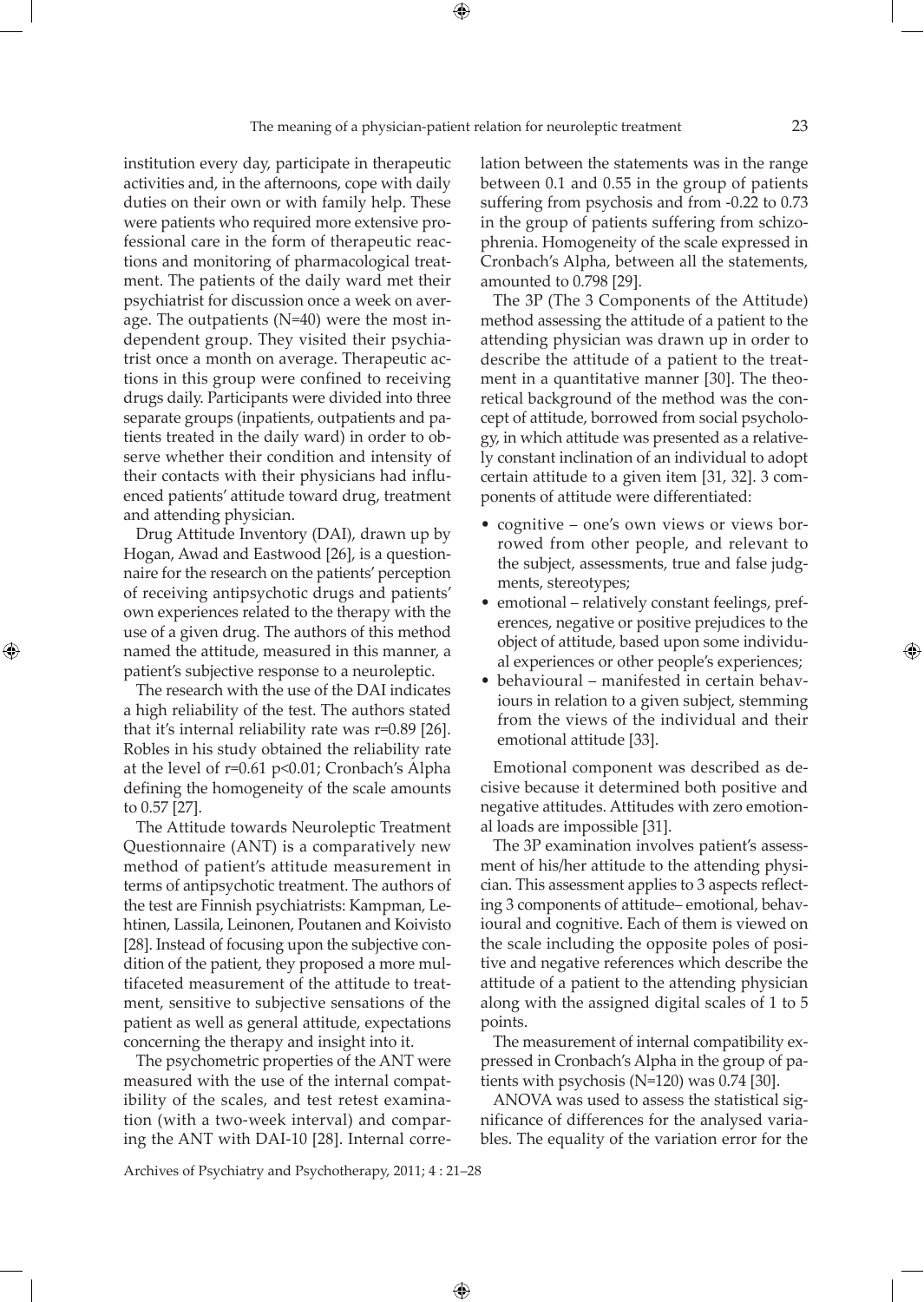## 24 Aleksandra Małus et al.

⊕

variables was assessed with the use of Levene's test. Spearman's rho co-efficient was used in order to calculate the correlation between the variables. All the results were found to be statistically significant with the level of significance p<0.05.

## **RESULTS**

⊕

An average attitude of the patient to an antipsychotic drug measured with the use of the DAI was 11.63 (Tab. 1). An average attitude of the patient to a drug and treatment measured with the use of the ANT was 802.42 (Tab. 2).The most positive attitude to a drug and treatment in both tests was declared by the patients treated in the daily ward and outpatients while the worst attitude to a drug was presented by outpatients. However, these differences did not reach the level of statistical significance.

**Table1.** The patient's attitude towards drug, DAI scores

| place             | (N) | average | standard<br>deviation (SD) | minimum | maximum |
|-------------------|-----|---------|----------------------------|---------|---------|
| daily ward        | 40  | 11.05   | 11.626                     | $-12$   | 26      |
| hospital          | 40  | 9.35    | 14.474                     | $-24$   | 30      |
| outpatient clinic | 40  | 14.5    | 9.432                      | -6      | 28      |
| all institutions  | 120 | 11.63   | 12.114                     | -24     | 30      |

**Table 2.** The patient's attitude towards neuroleptic treatment, ANT scores

| place             | (N) | average | standard<br>deviation (SD) | minimum | maximum |
|-------------------|-----|---------|----------------------------|---------|---------|
| daily ward        | 40  | 827.5   | 178.365                    | 480     | 1170    |
| hospital          | 40  | 779.5   | 232.742                    | 230     | 1120    |
| outpatient clinic | 40  | 800.25  | 120.586                    | 500     | 1150    |
| all institutions  | 120 | 802.42  | 182.577                    | 230     | 1170    |

N number of patients in the group

Average results showing the overall attitude of the patients to their attending physicians in separate institutions were calculated. The scores included the level of liking the attending physician (emotional component), tending to contact him (behavioral component) and assessing their actions as competent (cognitive component) (Tab. 3 – *next page*).

Our results revealed a positive attitude of the patients to the physicians taking care of them (12.31). The patients liked their attending physicians (4.01), tended to have contact with them (4.00) and positively assessed their competence (4.30). The patients' attitude to the attending physicians did not differ significantly in different facilities (p>0.05).

In order to establish a connection between patient's attitude to the attending physician and patient's attitude towards neuroleptic and treatment, the Spearman's rho was calculated between the 3P test scores as well as DAI and ANT scores. The correlation between the separate scales of the 3P test and DAI and ANT scores were also analysed (Tab. 4 *next page*).

The positive attitude to the attending physician correlated with the positive attitude to the received drug (rho=0.186 p<0.05). The positive attitude to the attending physician was connect-

> ed with the positive attitude to the process of treatment (rho=0.263 p<0.01).

Among the aspects of the attitude to the physician, which were reflected in the attitude of a patient to a drug and treatment, the smallest importance was that of cognitive component, namely, whether a person assessed the physician as competent. The emotional and behavioural components appeared to be much more important. Liking an attending physician and tendency to establish and maintain contact with them was connected with the positive attitude to the received drug and the whole process of treatment.

# **DISCUSSION**

Patients taking part in the research independent of the place of treatment and the intensiveness of the contacts with the attending physician declared a positive attitude to the physician.

Social psychology indicates that the main component of an attitude, determining the direction of action, is the emotional component. As regards the results of the 3P test which indicate

Archives of Psychiatry and Psychotherapy, 2011; 4 : 21–28

 $\bigoplus$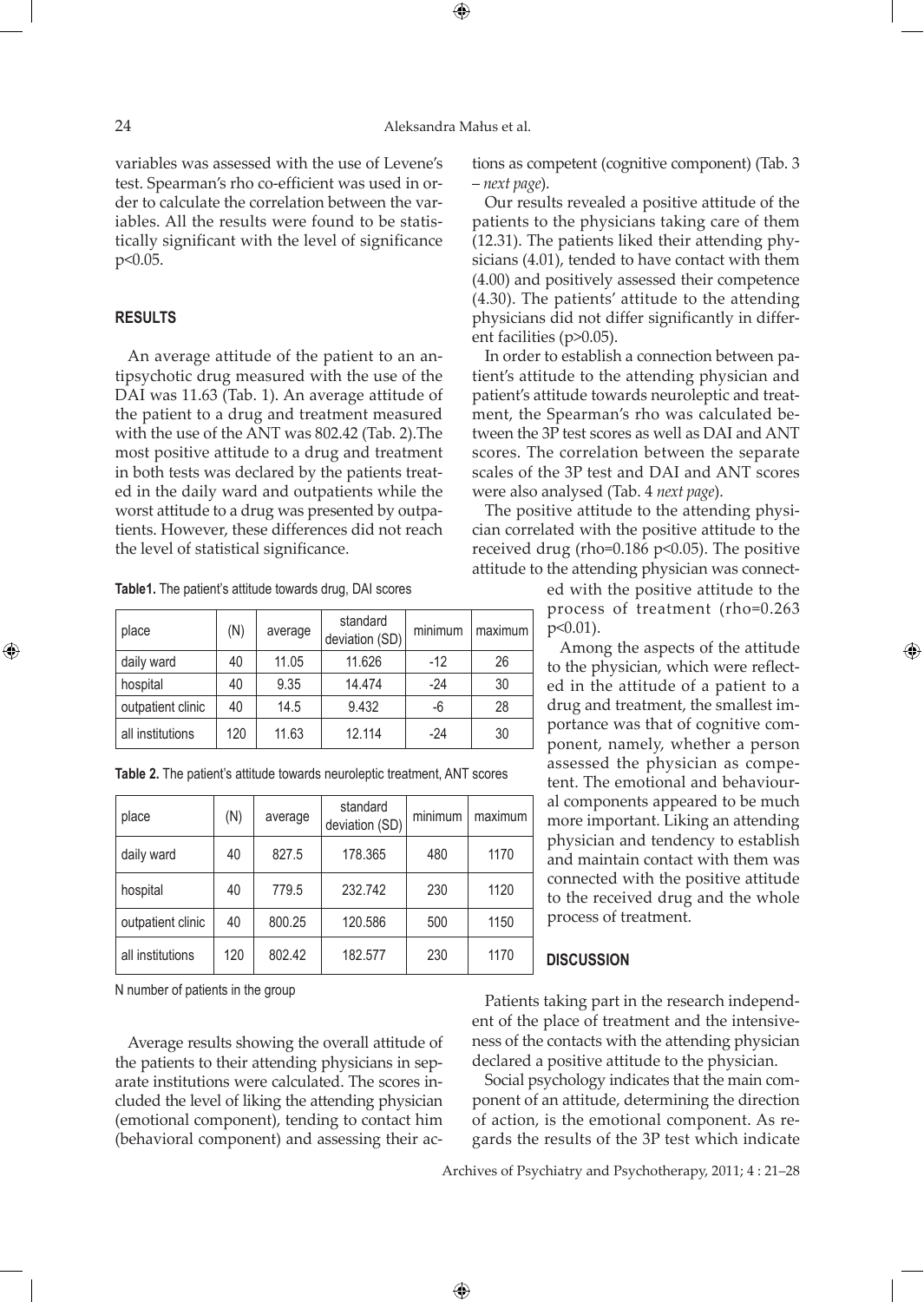$\bigoplus$ 

that liking a physician and tendency to contact them aid in the process of treatment, it is worth considering what it means that a patient likes a physician.

bring about successful cooperation [35]. Liking may be a spontaneous reaction to someone's attractiveness or may result from the fact of forming an association with something already liked

| scope of the test             | place             | (N) | average | standard<br>deviation<br>(SD) | minimum        | maximum |
|-------------------------------|-------------------|-----|---------|-------------------------------|----------------|---------|
| overall result of the 3P test | daily ward        | 40  | 12.65   | 2.095                         | 8              | 15      |
|                               | hospital          | 40  | 11.93   | 2.566                         | 5              | 15      |
|                               | outpatient clinic | 40  | 12.35   | 2.032                         | 8              | 15      |
|                               | all institutions  | 120 | 12.31   | 2.245                         | 5              | 15      |
| emotional component           | daily ward        | 40  | 4.15    | 0.736                         | 3              | 5       |
|                               | hospital          | 40  | 3.98    | 0.974                         | $\overline{2}$ | 5       |
|                               | outpatient clinic | 40  | 3.90    | 1.008                         | 1              | 5       |
|                               | all institutions  | 120 | 4.01    | 0.912                         | 1              | 5       |
|                               | daily ward        | 40  | 4.05    | 0.986                         | $\overline{2}$ | 5       |
|                               | hospital          | 40  | 3.88    | 1.114                         | 1              | 5       |
| behavioural component         | outpatient clinic | 40  | 4.08    | 0.829                         | 3              | 5       |
|                               | all institutions  | 120 | 4.00    | 0.979                         | 1              | 5       |
|                               | daily ward        | 40  | 4.45    | 0.714                         | $\mathfrak{Z}$ | 5       |
|                               | hospital          | 40  | 4.08    | 0.971                         | $\overline{2}$ | 5       |
| cognitive component           | outpatient clinic | 40  | 4.38    | 0.897                         | 1              | 5       |
|                               | all institutions  | 120 | 4.30    | 0.875                         | 1              | 5       |

**Table 3.** The patient's attitude to the attending physician, obtained in 3P

N number of patients in the group

⊕

**Table 4.** Correlations between the patient's attitude to a drug and treatment (the overall DAI and ANT scores) and the attitude to the physician (3P), with particular subscales of the 3P test separated

| test       | scope of the 3P test          | ratio of correlation (Spearman's rho) | level of significance (p) |  |
|------------|-------------------------------|---------------------------------------|---------------------------|--|
| DAI        | overall result of the 3P test | $0.186*$                              | 0.042                     |  |
|            | emotional component           | $0.186*$                              | 0.042                     |  |
|            | behavioural component         | $0.195*$                              | 0.032                     |  |
|            | cognitive component           | 0.084                                 | 0.364                     |  |
| <b>ANT</b> | overall result of the 3P test | $0.263**$                             | 0.004                     |  |
|            | emotional component           | $0.290**$                             | 0.001                     |  |
|            | behavioural component         | $0.183*$                              | 0.046                     |  |
|            | cognitive component           | 0.159                                 | 0.082                     |  |

 $\bigoplus$ 

 $*$  p<0.05,  $*$  p<0.01

According to the psychologists of emotion, a person is inclined to like another person if he/ she perceives that person as somehow similar to oneself [34, 35]. This liking is also strengthened by a substantial frequency of contacts with a person, especially if these contacts are pleasant and by a given person [35]. Liking a person is stimulated by praise and compliments. It is also a kind of deal because an individual is inclined to like those who like him/her [35].

Liking a physician by a patient is, thus, a complex issue. It might also be a circular phenome-

Archives of Psychiatry and Psychotherapy, 2011; 4 : 21–28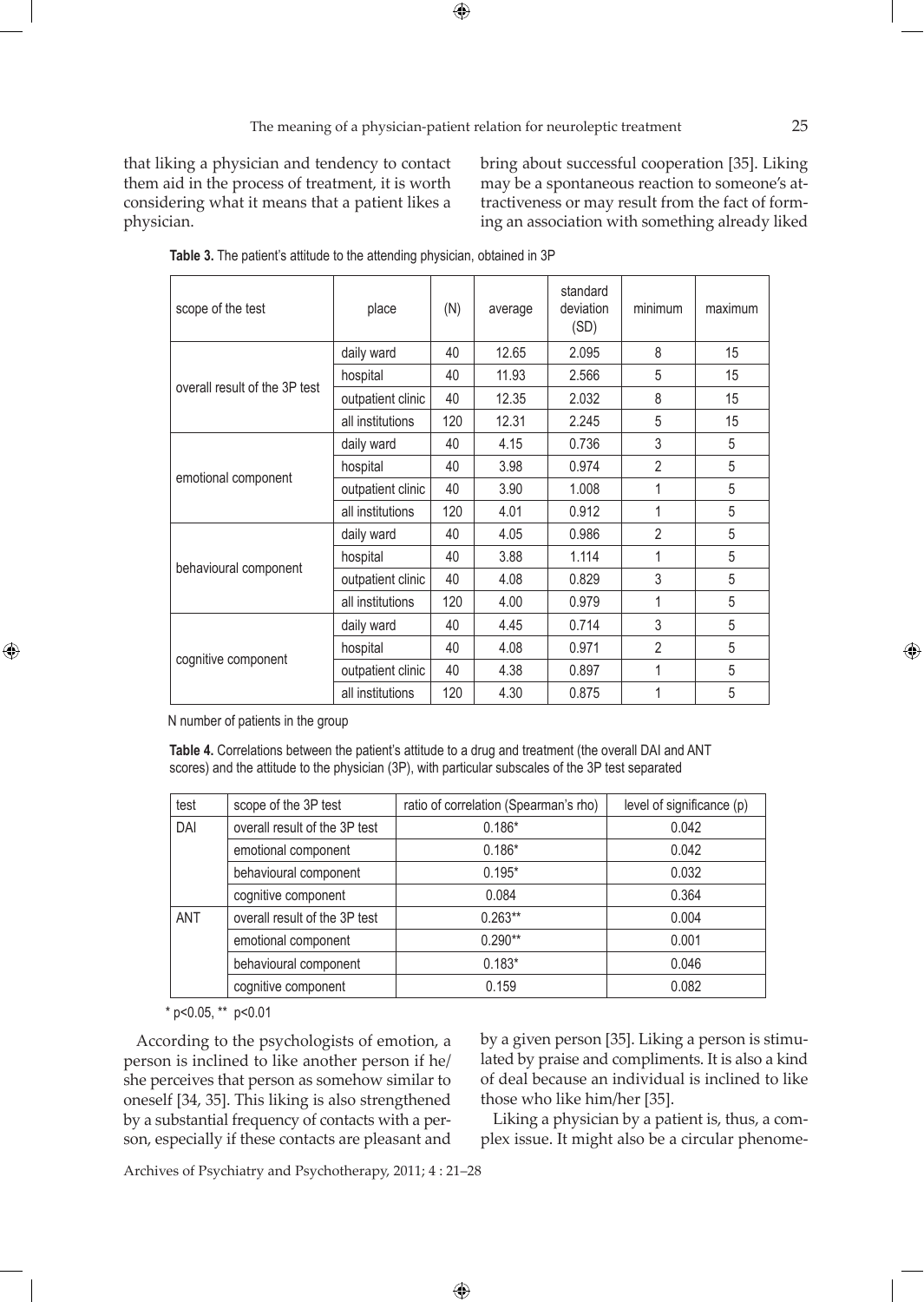non: liking a physician may lead to a successful cooperation and effective treatment, and thus, patient's satisfaction will most likely lead to liking the physician. Liking the physician may be related to a growth in trust and, frequently, adopting a submissive attitude by the patient, since "people prefer to say 'yes' to people who they like and know" [35].

Tendency for the contact is, in turn, connected with the possibility of meeting one's own needs. Frequently, an initial decision concerning where to seek help is unconscious. People's influence plays an important role especially when people are similar and indicate effectiveness of a particular solution. Patients who are satisfied with cooperation with the physician will advertise his/her services and attract more people in need thanks to their praise. Remaining in contact with the physician does not, however, have to be a guarantee of an effective and satisfying treatment. Maintaining a therapeutic relation may only result from the first choice according to the words of Leonardo da Vinci that it is easier to say 'no' at the beginning than at the end. It may also result from the force of pressure of an authority or individual personal qualities of a patient, particularly submissiveness and dependency.

The cognitive component of the attitude of patients to the attending physician was not significantly related to the attitude to the drug and treatment; however, at the level of qualitative analysis of the results it was possible to observe the significance of the competence of the treating person for therapeutic relation. The most frequently chosen item in DAI test, selected by 106 people out of 120, enrolled in the research (88.3%) was the following statement: "it is the physician that decides when I should stop taking the drug". Choosing this test replay proves acceptance of the decisive role of a physician in the course of treatment, and indirectly informs about certain hierarchy in the contacts between a physician and patient.

The physician – patient relation is the asymmetrical. This relation is perceived differently by the physician and the patient. The asymmetrical character of this relation may have influence on forming mutual attitudes of the people participating in the relation.

The different character of perception of therapeutic relation by people co-participating in it,

patients and physicians, was reflected in the research of Ziarko and colleagues [36]. With the use of modification of the ACL test, patients and physicians assessed the desired qualities of a physician working on a closed ward [36]. The profiles, drawn up on the basis of the replies of the patients and physicians, were significantly different. The patients emphasised the need of feeling that they were being looked after, care and cordiality from a psychiatrist; they expected readiness to establish close, partner contact. What mattered for the patients were also vitality, attractiveness and appearance of the physicians working with them. In turn, the questioned professionals emphasised the importance of such qualities, as: active attitude, trustworthiness, calm, decisiveness, imagination, attentiveness, resoluteness, foresight and self-control [36].

A similar research, related to patient's expectations towards the person of a physician, was conducted by Marmurowska-Michałowska and colleagues [37]. The raised question was: What should a physician (psychiatrist) I would like to be treated by be like? [37]. Among 16 words taken from the ACL (possessing expertise, discrete, patient, communicative, trustworthy, compassionate, caring, approachable, with a pleasant appearance, exact in speech, precise, open to my comments and requests, experienced, understanding, female, male), the questioned chose 5 and put them in the list from the most important to the least important. The conclusions drawn upon the basis of the research indicated that the qualities of the greatest importance in terms of choosing a therapist were related to professional qualifications (possessing expertise, experienced) and to the humanistic aspect of relation (approachable, patient, discreet, trustworthy) [37].

⊕

The data obtained thanks to these experiments confirmed that the quality of a therapeutic relation is perceived differently by both parties participating in the contact [36, 37, 38]. This difference was metaphorically described by Jarosz: "the distance between a physician and a patient is usually different than between a patient and a physician" [39].

#### **CONCLUSIONS**

 $\bigoplus$ 

The results of the research referred to hereinabove show that physician–patient relation is

Archives of Psychiatry and Psychotherapy, 2011; 4 : 21–28

⊕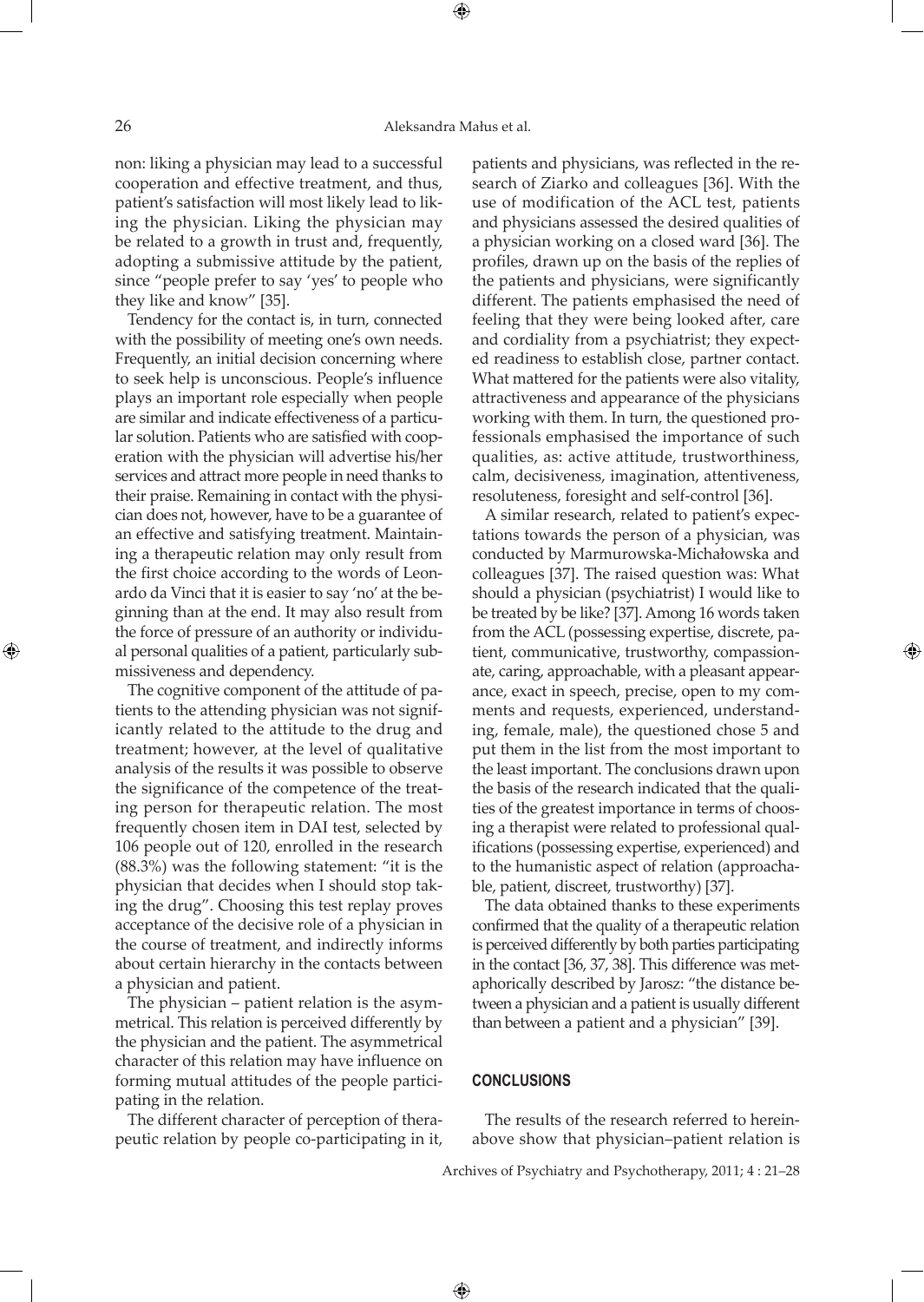The meaning of a physician-patient relation for neuroleptic treatment 27

 $\bigoplus$ 

connected with the attitude of a patient to a drug and the process of treatment, and is an important element of the process of pharmacotherapy. In various programmes and trainings directed at the improvement of the attitude of a patient suffering from psychosis to the drug and treatment, the actions aimed at the improvement of the physician – patient relations ought to be included.

# **REFERENCES**

⊕

- 1. Serban G, Thomas A. Attitudes and behaviors of acute and chronic schizophrenic patients regarding ambulatory treatment. Am J Psychiat.1974; 36: 991–995.
- 2. Kane JM, Borenstein M. Compliance in the long-term treatment of schizophrenia. Psychopharmacol Bull. 1985; 1: 23– 27.
- 3. Weiden P, Rapkin B, Mott T, Zygmunt A, Goldman D, Horvitz-Lennon M, Frances A. Rating of Medication Influences (ROMI) scale in schizophrenia. Schizophrenia Bull. 1994; 20(2): 297–310.
- 4. Lacro JP, Dunn LB, Dolder CR, Leckband SG, Jeste DV. Prevalence of and risk factors for medication nonadherence in patients with schizophrenia: a comprehensive review of recent literature. J Clin Psychiat. 2002; 63: 892–909.
- 5. Novak-Grubic V, Tavcar R. Predictors of noncompliance in males with first-episode schizophrenia, schizophreniform and schizoaffective disorder. Eur Psychiat. 2002; 17: 148–154.
- 6. Davis J, Andriukatis S. The natural course of schizophrenia and effective maintenance drug treatment. J Clin Psychopharm. 1986; 6: 2–10.
- 7. Kissling W. The current unsatisfactory state of relapse prevention in schizophrenics psychosis. Clin Neuropharmacol. 1991; 14(2): 33–44.
- 8. Weiden PJ, Olafson M. Cost of relapse in schizophrenia. Schizophrenia Bull. 1995; 21: 419–429.
- 9. Marmurowska-Michałowska H. Współpraca w leczeniu z pacjentami chorującymi na schizofrenię. Badania nad schizofrenią. 2004; 5: 286–292.
- 10. Haynes RB, Taylor DW, Snow JC, Sackett DL. An annotated and indexed bibliography on compliance with therapeutic and preventive regimens. In: Haynes RB, Taylor DW, Snow JC, Sackett DL, editors. Compliance in Health Care. Baltimore: The Johns Hopkins University Press; 1979. p. 337–474.
- 11. Fenton WS, Blyler CR, Heinssen RK. Determinants of medication compliance in schizophrenia: Empirical and clinical findings. Schizophrenia Bull. 1997; 23(4): 637–651.
- 12. Frank AF, Gunderson JG. The role of the therapeutic alliance in the treatment of schizofrenia. Relationship to course and outcome. Arch Gen Psychiat. 1990; 47(3): 228–236.

13. Hollender MH. Psychologia w praktyce lekarskiej, Warszawa: Wydawnictwo Lekarskie PZWL; 1975.

- 14. Balint A. The doctor, his patients and the illness, Lancet; 1955.
- 15. Kępiński A. Rytm życia, Kraków: Wydawnictwo Literackie; 2001.
- 16. Rogers A, Day J, Randall F, Bentall RP. Patients' understanding and participation in trial designed to improve the management of anti-psychotic medication. Soc Psych Psych Epid. 2003; 38: 720–727.
- 17. Trzebna H. Styl komunikacji lekarza z pacjentem a efektywność leczenia. Przegląd Psychologiczny. 1993; (32): 785–791.
- 18. Falloon IR. Developing maintaining adherence to longterm drug-taking regimens Schizophrenia Bull. 1984; 10: 412–417.
- 19. Kemp R, Hayward P, Applewhaite G, Everitt B, David A. Compliance therapy in psychotic patients: randomised controlled trial. Brit Med J. 1996; 312: 345–349.
- 20. Svensson B, Hansson L. Therapeutic alliance in cognitive therapy for schizophrenic and other long-term mentally ill patients: development and relationship to outcome in an in-patient treatment programme. Acta Psychiat Scand. 1999; 99: 281–287.
- 21. Dolińska B. Placebo. Siła sugestii. Przegląd Psycholgiczny. 1999; 42(1-2): 241–257.
- 22. Lesse S. Anxiety. Its components, development, and treatment. New York-London: Grune & Stratton; 1970.
- 23. Pentony P. Models of influence in psychotherapy. New York-London: The Free Press; 1981.
- 24. Evans FJ. Expectancy, therapeutic instructions, and placebo response. In: White L, Tursky B, Schwartz GE, editors. Placebo theory research and mechanisms. New York-London: The Guilford Press; 1985. p. 215–228.
- 25. Freund J, Krupp PP, Goodenough D, Preston LW. The doctor-patient relationship and drug effect. Clin Pharmacol Ther. 1972; 13: 619–637.
- 26. Hogan TP, Awad AG, Eastwood T. A self-report scale predictive of drug compliance in schizophrenics: reliability and discriminative validity. Psychol Med. 1983; 13: 177–183.
- 27. Robles G, Avarado VS, Agraz FP, Barreto FR. Evaluación de actitudes al medicamento en pacientes con esquizofrenia: propiedades psicométricas de la versión en español del DAI. Actas Esp Psiqulatri. 2004; 32(3): 138–142.
- 28. Kampman O, Lehtinen K, Lassila V, Leinonen E, Poutanen O, Koivisto AM. Attitudes towards neuroleptic treatment: Reliability and validity of the Attitudes towards Neuroleptic Treatment (ANT) questionnaire. Schizophr Res. 2000; 45: 223–234.
- 29. Kampman O, Lehtinen K, Lassila V. The reliability of compliance assessments performed by doctors and patients dur-

Archives of Psychiatry and Psychotherapy, 2011; 4 : 21–28

 $\bigoplus$